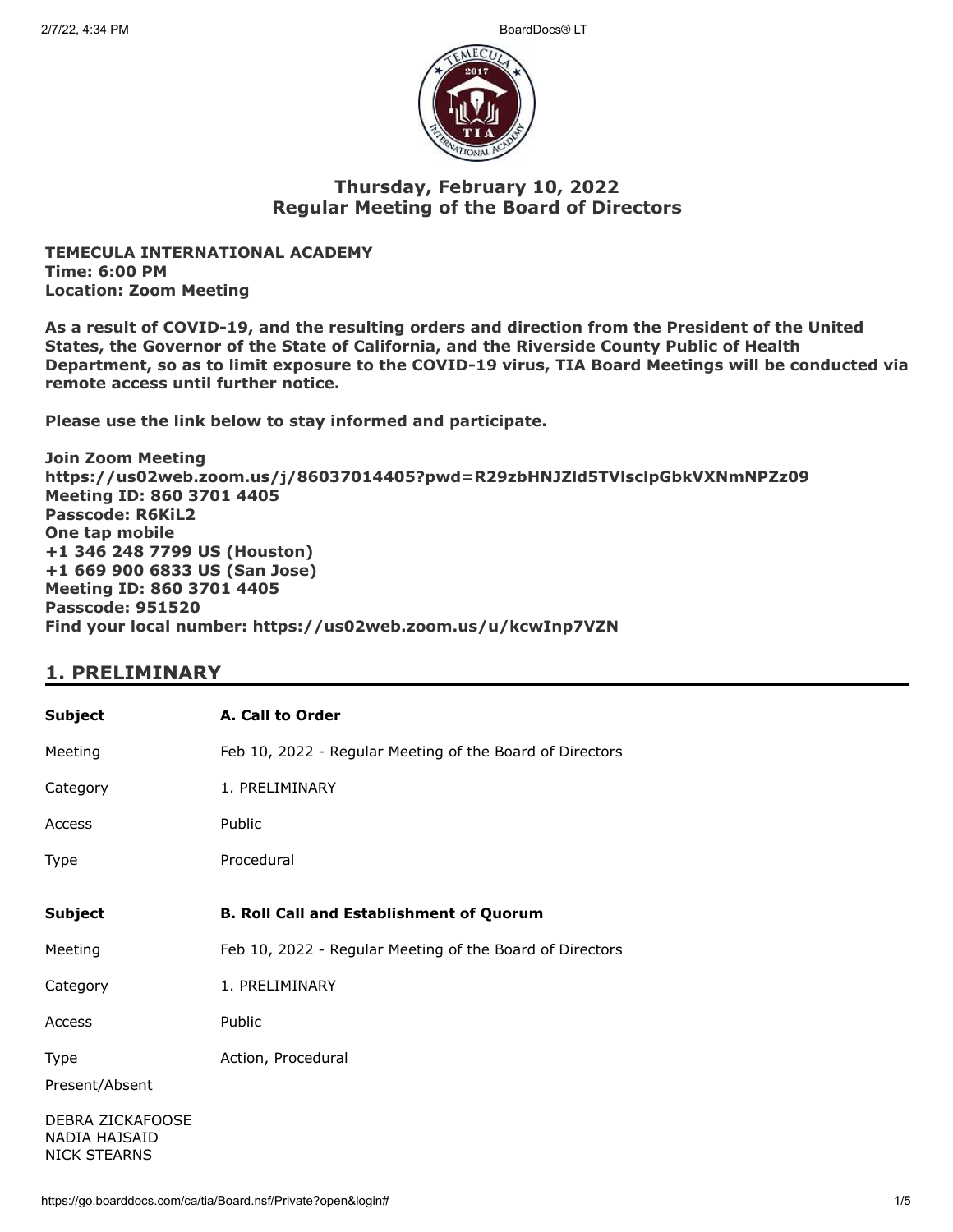| <b>Subject</b> | <b>C. Pledge of Allegiance</b>                           |
|----------------|----------------------------------------------------------|
| Meeting        | Feb 10, 2022 - Regular Meeting of the Board of Directors |
| Category       | 1. PRELIMINARY                                           |
| Access         | Public                                                   |
| Type           | Procedural                                               |
|                |                                                          |
|                |                                                          |
| <b>Subject</b> | D. Approval of Agenda                                    |
| Meeting        | Feb 10, 2022 - Regular Meeting of the Board of Directors |
| Category       | 1. PRELIMINARY                                           |
| Access         | Public                                                   |
| Type           | Action                                                   |

### **2. PUBLIC COMMENTS**

| <b>Subject</b> | <b>A. Public Comments</b>                                |
|----------------|----------------------------------------------------------|
| Meeting        | Feb 10, 2022 - Regular Meeting of the Board of Directors |
| Category       | 2. PUBLIC COMMENTS                                       |
| Access         | <b>Public</b>                                            |
| Type           | Information                                              |
|                | INSTRUCTIONS FOR PRESENTATIONS TO THE BOARD              |

TIA welcomes your participation at TIA Board meetings. The purpose of the meeting of the Board of Directors (Board) is to *conduct the affairs of TIA in public. Your participation ensures continuing community interest in TIA.*

*EMAIL to provide comment during school closure due to COVID-19: [tiaoffice@temeculainternational.org](mailto:tiaoffice@temeculainternational.org). Please submit your comment prior to 4:30 p.m. on the day of the meeting. Comments will be read aloud during the time allotted. Those comments not read will be provided to all Board members for their review.*

*Comments regarding Open/Closed Session items found on the agenda should be limited to three (3) minutes per speaker, for a total of twenty-one (21) minutes. Unless an item has been placed on the published agenda in accordance with the Brown Act, there shall be no action taken, nor should there be comments on, responses to, or discussion of a topic not on the agenda. Public Comment emails will be presented to the Board of Directors. The Board members may: (1) acknowledge receipt of information/report; (2) refer to staff with no direction as to action or priority; or (3) refer the matter to the next agenda.*

*Personal attacks against TIA employees and/or TIA Board members are inappropriate and not considered by the Board at a public Board Meeting. The Board has a complaint process which should be followed. The Board will not respond to personal attacks against employees or Board members in a public meeting, and cautions members of the public that they will be personally responsible for any remarks made.*

# **3. CONSENT ITEMS**

### **Subject A. January 2022 Board Meeting Minutes**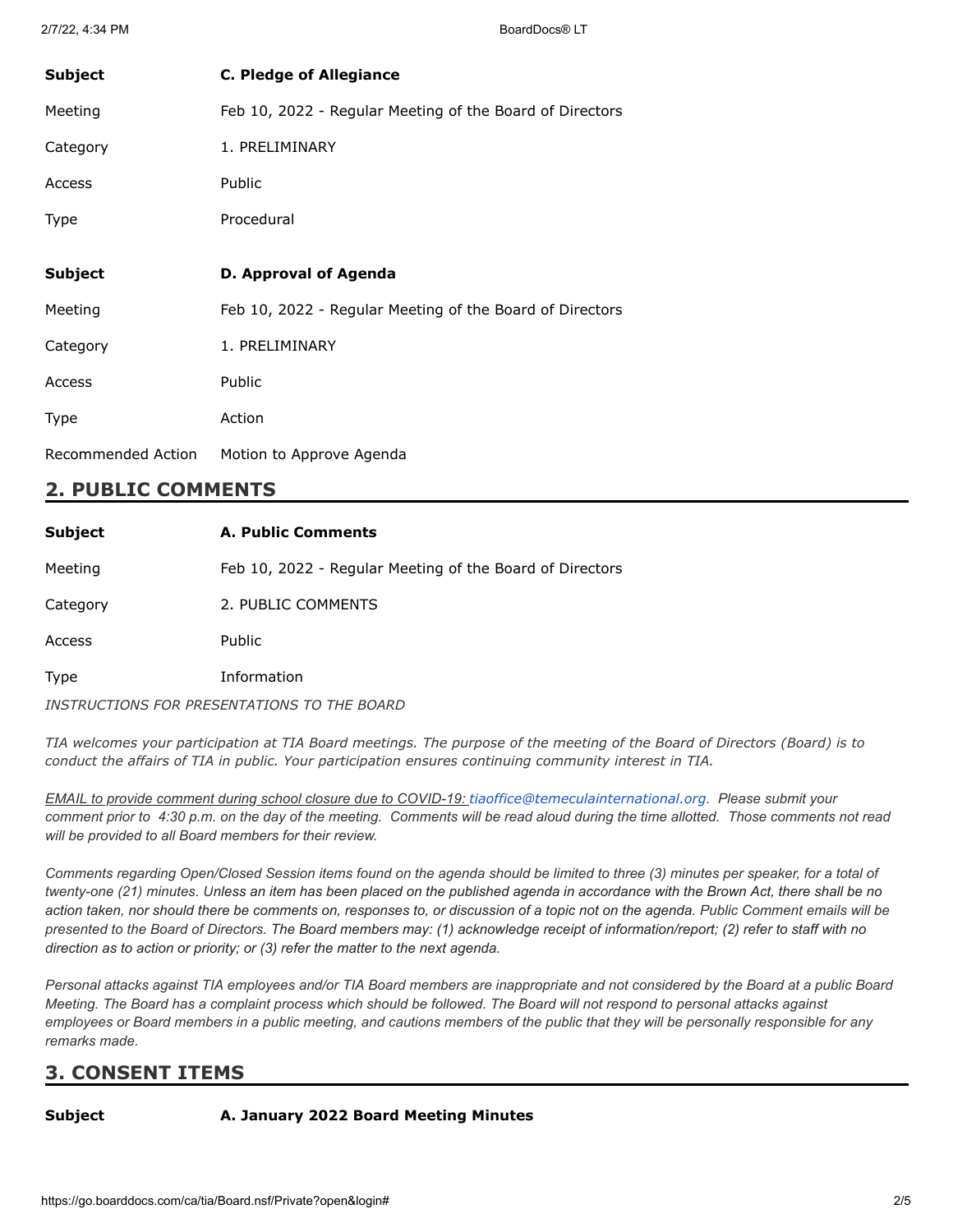| 2/7/22, 4:34 PM    | BoardDocs® LT                                                                                                                                             |
|--------------------|-----------------------------------------------------------------------------------------------------------------------------------------------------------|
| Meeting            | Feb 10, 2022 - Regular Meeting of the Board of Directors                                                                                                  |
| Category           | 3. CONSENT ITEMS                                                                                                                                          |
| Access             | Public                                                                                                                                                    |
| <b>Type</b>        | Action (Consent)                                                                                                                                          |
| Recommended Action | It is recommended the Board approve the Consent items: January 13, 2022 Regular Board<br>Meeting Minutes & January 25, 2022 Special Board Meeting Minutes |
|                    |                                                                                                                                                           |

File Attachments [January 13, 2022 Regular Board Meeting Minutes.pdf \(108 KB\)](https://go.boarddocs.com/ca/tia/Board.nsf/files/CBF2HX01F404/$file/January%2013%2C%202022%20Regular%20Board%20Meeting%20Minutes.pdf) [January 25, 2022 Special Board Meeting Minutes.pdf \(90 KB\)](https://go.boarddocs.com/ca/tia/Board.nsf/files/CBF2HZ01F417/$file/January%2025%2C%202022%20Special%20Board%20Meeting%20Minutes.pdf)

## **4. INFORMATION/DISCUSSION**

| <b>Subject</b>   | A. Principal Report- Presented by Camile Lara            |
|------------------|----------------------------------------------------------|
| Meeting          | Feb 10, 2022 - Regular Meeting of the Board of Directors |
| Category         | 4. INFORMATION/DISCUSSION                                |
| Access           | Public                                                   |
| Type             | Discussion, Information                                  |
| <b>Subject</b>   | <b>B. Mid Year LCAP Board Presentation</b>               |
| Meeting          | Feb 10, 2022 - Regular Meeting of the Board of Directors |
| Category         | 4. INFORMATION/DISCUSSION                                |
| Access           | Public                                                   |
| Type             |                                                          |
| <b>Subject</b>   | C. CBO Financial Update- Presented by David Graves       |
| Meeting          | Feb 10, 2022 - Regular Meeting of the Board of Directors |
| Category         | 4. INFORMATION/DISCUSSION                                |
| Access           | Public                                                   |
| Type             | Discussion, Information                                  |
| File Attachments |                                                          |

[BoardFinanclUpdatePPPresen\\_DG\\_CBO\\_02.10.22.pdf \(255 KB\)](https://go.boarddocs.com/ca/tia/Board.nsf/files/CBEUWC7BA304/$file/BoardFinanclUpdatePPPresen_DG_CBO_02.10.22.pdf) [BoardWarrantReportJan2022\(Feb 10th Mtg\).pdf \(366 KB\)](https://go.boarddocs.com/ca/tia/Board.nsf/files/CBEUWE7BA33A/$file/BoardWarrantReportJan2022(Feb%2010th%20Mtg).pdf) [Tentative2ndInterimFinclDocs\\_TIA\\_FY22.pdf \(10,340 KB\)](https://go.boarddocs.com/ca/tia/Board.nsf/files/CBEUWG7BA86F/$file/Tentative2ndInterimFinclDocs_TIA_FY22.pdf)

# **5. ACTION ITEMS**

**Subject A. AB 361 Resolution No. 2022-001**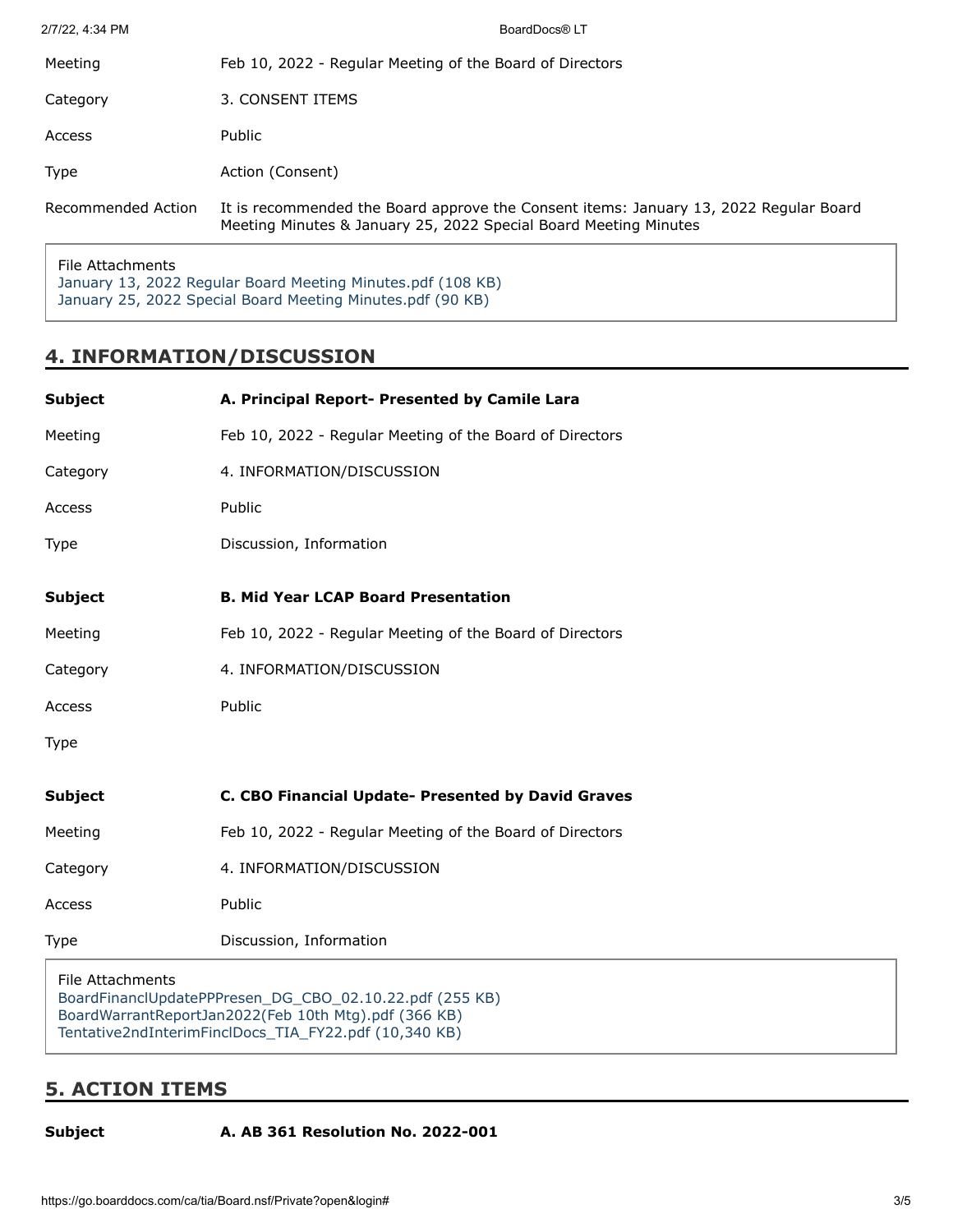| 2/7/22, 4:34 PM    | BoardDocs® LT                                                                       |
|--------------------|-------------------------------------------------------------------------------------|
| Meeting            | Feb 10, 2022 - Regular Meeting of the Board of Directors                            |
| Category           | 5. ACTION ITEMS                                                                     |
| Access             | Public                                                                              |
| Type               | Action                                                                              |
| Recommended Action | It is recommended the Board approve the Action item: AB 361 Resolution No. 2022-001 |
|                    |                                                                                     |

File Attachments [AB 361 Resolution 2022-001.pdf \(119 KB\)](https://go.boarddocs.com/ca/tia/Board.nsf/files/CBEVG3809D42/$file/AB%20361%20Resolution%202022-001.pdf)

| <b>Subject</b>     | <b>B. Revised 2022-23 Master School Calendar</b>                                    |
|--------------------|-------------------------------------------------------------------------------------|
| Meeting            | Feb 10, 2022 - Regular Meeting of the Board of Directors                            |
| Category           | 5. ACTION ITEMS                                                                     |
| Access             | Public                                                                              |
| <b>Type</b>        | Action                                                                              |
| Recommended Action | It is recommended the Board approve the Action item: 2022-23 Master School Calendar |

File Attachments [2022-2023 TIA Master Calendar.pdf \(110 KB\)](https://go.boarddocs.com/ca/tia/Board.nsf/files/CBF2JD023119/$file/2022-2023%20TIA%20Master%20Calendar.pdf)

| Subject            | C. Receptionist Employee Agreement for 2021-22; \$16.50 Per Hour                                                      |
|--------------------|-----------------------------------------------------------------------------------------------------------------------|
| Meeting            | Feb 10, 2022 - Regular Meeting of the Board of Directors                                                              |
| Category           | 5. ACTION ITEMS                                                                                                       |
| Access             | Public                                                                                                                |
| Type               | Action                                                                                                                |
| Recommended Action | It is recommended the Board approve the Action item: Receptionist Employee Agreement for<br>2021-22; \$16.50 Per Hour |
|                    |                                                                                                                       |

File Attachments [Receptionist Employee Agreement 2021-22.pdf \(267 KB\)](https://go.boarddocs.com/ca/tia/Board.nsf/files/CBF2PB031D78/$file/Receptionist%20Employee%20Agreement%202021-22.pdf)

# **6. ADJOURNMENT**

| <b>Subject</b> | A. Adjourn                                               |
|----------------|----------------------------------------------------------|
| Meeting        | Feb 10, 2022 - Regular Meeting of the Board of Directors |
| Category       | 6. ADJOURNMENT                                           |
| Access         | Public                                                   |